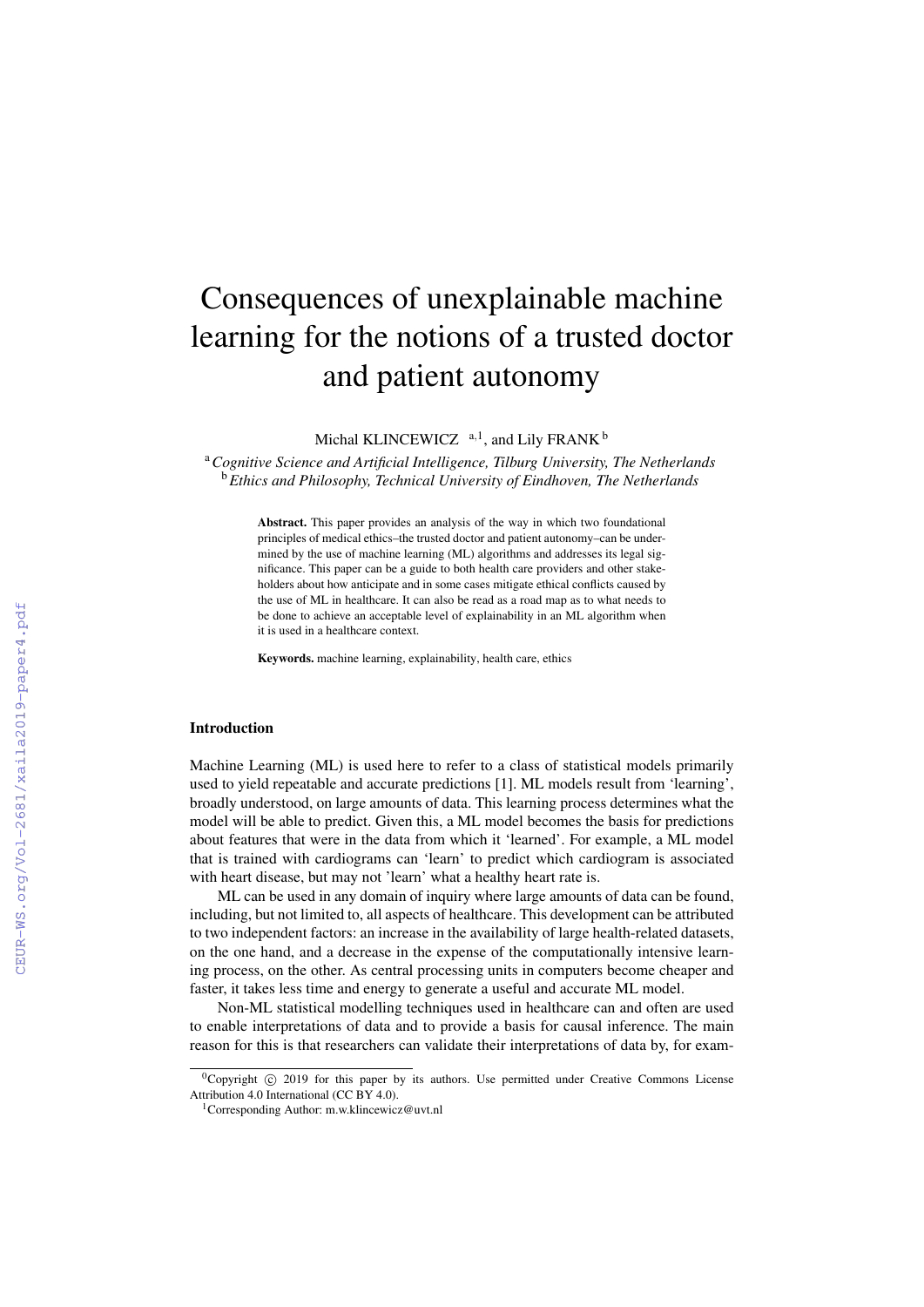ple, checking for statistical significance and then comparing their results with accepted practice in their field. For example, a correlational model of cardiograms of people with and without heart disease may tell researchers which features are relevant and significant in contributing to its predictions. This is typically not something we can or even want to do with ML models. The notion of statistical significance has little place in making sense of why a particular ML model makes predictions the way it does.

In sum, ML is limited to those domains that can provide an adequately large and rich dataset. The use of ML, however, comes with a trade-off. Typically an increased accuracy of prediction coincides with a simultaneous increase in the opaqueness of the factors that come to play a role in that accuracy. This means that robust ML models are unlikely to tell us much about the factors, variables, patterns, and relationships that are responsible for the predictions that the model makes. There is ongoing research [2], [3] into making ML models interpretable and explainable, which, if successful, could be a straightforward way to resolve the trade-off. Until that time comes, however, this particular feature of ML raises significant ethical and legal concerns within the healthcare domain, especially in contexts where transparency and explainability play a foundational role.

In this paper, we focus on two moral foundations that are especially important in the healthcare domain: the position of *the trusted doctor* and *respect for patient autonomy*. We focus on these two issues because they connect most obviously to established legal frameworks within which healthcare professionals typically operate. Since obligations of medicine are importantly distinct from the obligations of everyday morality, we ignore the more general issues connected to the explainability of ML. In section 1 we provide a brief review of the legal and ethical foundations of the notions of a trusted doctor and patient autonomy. In section 2 we take up the moral and legal difficulties that ML generates for the trust in doctors and patient autonomy. In section 3 we sketch some of the methods that can be used to mitigate the problems we discuss in section 2.

## 1. The Reasonable Physician and Patient Standards in the Law and Medical Ethics

Idealizations play an important role in common law. For example, when the issue under consideration is someone's intent, one way in which the law sees it being determined is by examining the understanding of an idealized reasonable person. During this process, consideration is given to all relevant circumstances of the case to determine what a reasonable person would intend or do in these circumstances. Similar idealizations are used in the medical context to determine whether there was informed consent and to ascertain liabilty. It is an issue of ongoing debate in the ethics and law of medicine precisely which pieces of information must be disclosed to patients in order to fulfill this commitment to truth-telling and subsequently to avoid allegations of medical malpractice [4]–[6]. Some matters are uncontroversial, for example, the most common and most serious risks of undergoing or forgoing a treatment must be disclosed and explained. But it is practically impossible and probably ethically undesirable to disclose all relevant information to patients before they make a medical decision.

In the U.S. two different legal and ethical standards dictate which information must be disclosed to a patient in order for them to give informed consent to medical interventions or participate in clinical research: the reasonable physician (medical practice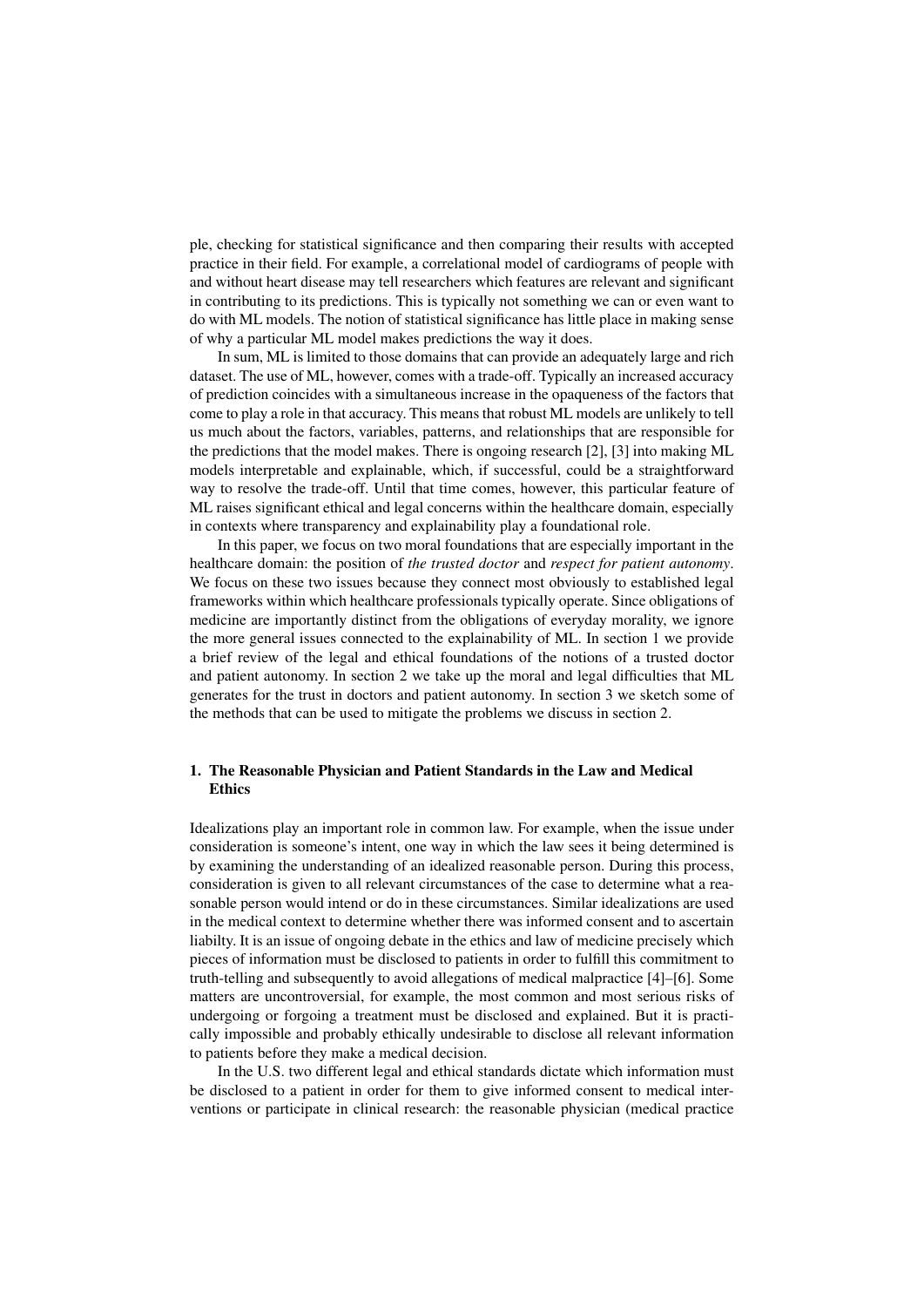or professional) standard and the reasonable patient (or person) standard [7], [8]. These two standards provide different answers to the question: 'what information must be provided to a patient before they are capable of giving truly informed consent?' The reasonable physician standard answers it by referring to the broadly accepted professional standards and practices relevant to the specific context. The reasonable patient standard answers it by referencing what an average patient would want to know, find relevant to their decision making, or be expected to be informed about.

In the context of informed consent to interventions or treatments, the reasonable physician and reasonable patient standards create distinct challenges. The reasonable patient standard generates problems connected to it being vague, since it assumes that patients across demographic groups are sufficiently similar. This notion does not rely on empirical evidence regarding patient preferences or expectations, so it is sometimes difficult to imagine what the idealized person would want or expect to know about their diagnosis. The problems with the reasonable physician standard are slightly different. The standards of medical practice and thus what can be expected from a reasonable physician is not constant over time or place, so what is expected of a physician is highly dependant on context.

For example, in the United States for at least four decades there was professional consensus that, with rare exceptions, competent patients must be informed of their diagnosis, if they wish to be. But a study in 1961 revealed that a vast majority of physicians routinely witheld cancer diagnosis from patients [9]. Practice does not always follow the standards set out by idealizations. A second shortcoming of this standard is that even a high percentage of professional physicians can be mistaken, biased, or unaware, when it comes to information that is relevant to patient decision making. This is unfortunate, since the physician has to determine which information to provide to patients before asking them to decide on treatment or care. It is in these sorts of situations that the notion of a reasonable physician is used when U.S. courts need to determine whether the physician satisfied standards of informed consent. Informed consent, which we turn to later, is crucial to determine negligence and malpractice. A physician that did not abide by the standard of informed consent may be liable.

The reasonable physician standard is used differently in other common law traditions, such as U.K. and Canada, and significantly different in civil law contexts. For example, in Canada (except Quebec), doctors are legally required to answer all questions posed by patients, including about benefits, risks, and treatment alternatives. In Australia, the professional does not incur a liability in negligence, if it is established that "the professional acted in a manner that at the time the service was provided was widely accepted by peer professional opinion as competent professional practice" (Civil Liberties Act of 2002, Section 5O). In the U.K., these issues are typically resolved be referring the tort standard embodied in the Bolam Standard. On this standard, "a doctor is not guilty of negligence if he has acted in accordance with a practice accepted as proper by a responsible body of medical men skilled in that particular art" (Bolam v Friern Hospital Management Committee [1957] 1 WLR 583). All of these common law standards are, to some extent, idealizations of what a reasonable physician is expected to do, even though their practical and legal bases are different. In the civil law tradition, we have examples such as the *la responsabilite civile* (Code of Ethics of Physicians) in France, which is unequivocal in demanding that "a doctor must in all circumstances be trustworthy and act with integrity and devotion to duty, essential for the practice of medicine. Confidentiality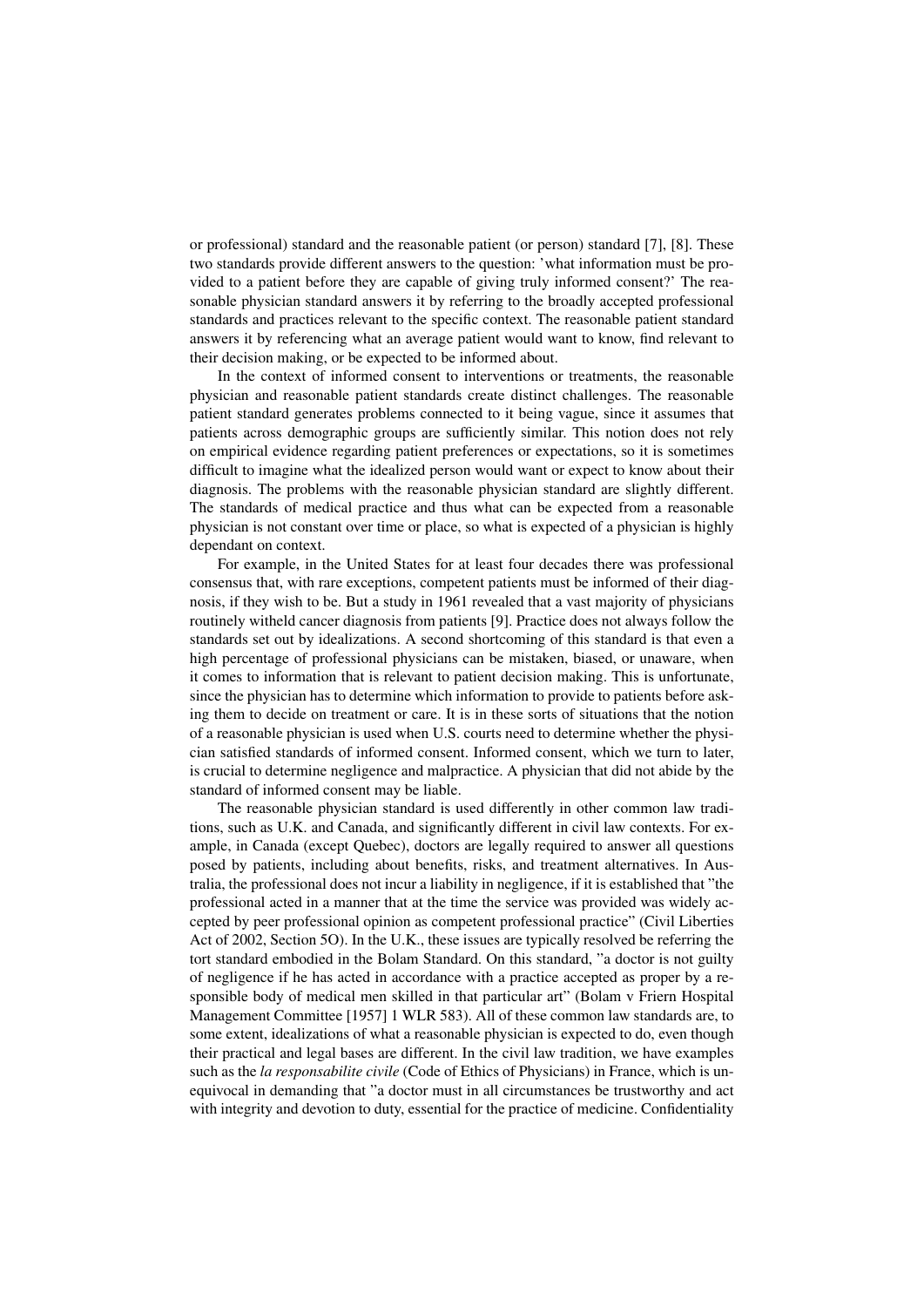is a patient's right. It is mandatory for all doctors as required by law" (Articles R.4127-3 and R.4127-4).

Zooming out from nation-specific legal instruments to the international level, the medical profession has distinct mention in the 1948-2017 Declaration of Geneva, in the 1964 Declaration of Helsinki, as well in the 1997 Council of Europe Convention on Human Rights and Biomedicine, among others. Arguably, these international instruments, like their nation-specific counterparts, embody at least in spirit two closely related foundational principles of medical ethics: *the trusted doctor* [10], [11] and respect for *patient autonomy*, which is closely related to truth-telling and informed consent [12], [13]. Violating these two ethical principles will be, in many cases, also a violation of related nation-specific and international legal standards that protect medical professionals and patients. Therefore, focusing on the way in which ML will affect these two ethical principles is a way of addressing possible legal consequences, without focusing on nationspecific and international similarities and differences across legal contexts.

*The trusted doctor* principle is grounded in the claim that medicine has a distinct set of moral responsibilities and physicians have a fiduciary duty to their patients [10], [14]. For example, a doctor may be free to allocate attention and empathy to only those people in their circle of intimates for whom they care, but in a healthcare setting they are required to put personal preferences aside and allocate attention and care on the basis of considerations like medical need and urgency [10], [14]. This centers the physician's obligation to earn trust and be trustworthy, as they are given a special set of rights and privileges in society. In general, the medical notion of a patient's trust in their doctor can be understood as:

... an attitude of willingness to rely on another person or entity to perform actions that benefit or protect oneself or one's interests in a given sphere of activity, together with a normative expectation: the person or entity should perform in a particular way[15, p. 355].

Physicians are obligated to provide care in accordance with the principle of beneficence, that is, to act for the benefit of the patient. Simultaneously, they are expected and obligated to act in accordance with a wide range of other moral and professional commitments, such as the commitment to staying up to date with respect to scientific developments in their field, transparency about the limitations of their expertise, respect for patient confidentiality, truth telling, and respect for patient autonomy and informed consent, broadly construed.

The attitude of trust that many patients have in their physicians cannot be taken for granted and is mediated by several factors. Research shows that patient characteristics like race and socio-economic status impact their trust in physicians (c.f. Kennedy, Mathis and Woods 2007 on urban African Americans trust in the health care system) as can characteristics of the physician or the institutions they are embedded in. Patients who believe that their physicians are being compensated based on the number of medical tests they request or prescriptions they write in a managed care system are (unsurprisingly) seen as less trustworthy [16]. The introduction of new technologies in medical practice is not by any means a novel phenomenon and how new technologies impact patient trust is a perennial issue [17]. For example, Promberger and Baron [18] found that patients have greater trust in and are more likely to follow medical recommendations provided to them by a physician rather than by a computer.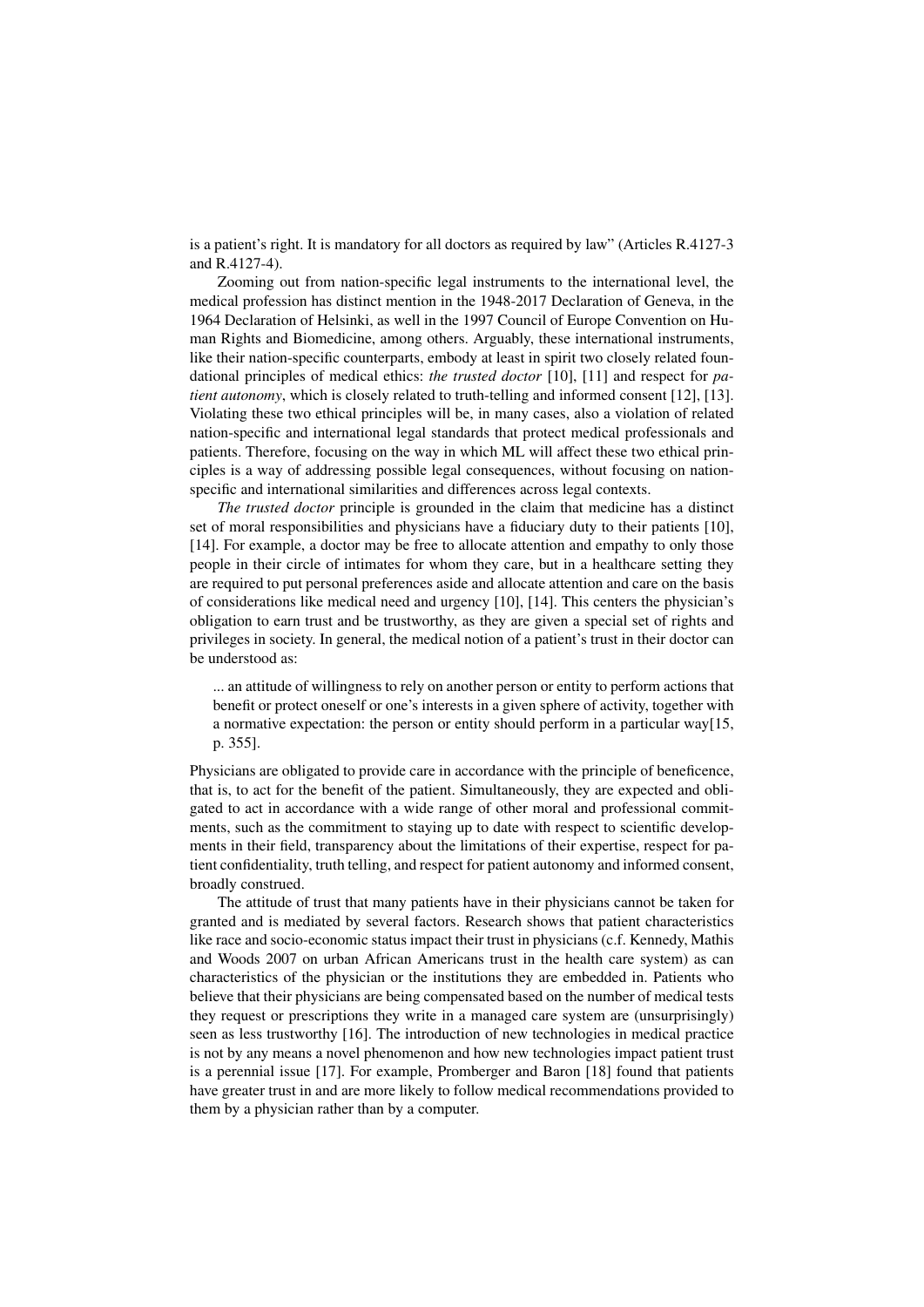The other foundational moral commitment of medicine that is embodied in legal instruments and that we discuss here is *patient autonomy*, which includes the interrelated ethical principles of truth-telling and informed consent [12], [13]. Informed consent is central to many of legal instruments discussed already, but it also has a special place within medical ethics, especially when coupled with respect for patient autonomy on which it arguably depends. One way in which requirement of respect for autonomy or, more broadly, respect for persons, is operationalized in the medical context is through the requirement that physicians obtain consent or refusal for any medical intervention they consider from the patient, assuming that the patient has decisional capacity. The closely related legal concept of patient competence is determined on the basis of four criterion [19], [20]. When making a medical decision patients must be able 1) "communicate a choice;" 2) "Understand the relevant information;" 3) "Appreciate the situation and its consequences;" and 4) "Reason about treatment options" [19, p. 1836]. In order for patients to be able to demonstrate these capacities physicians must provide them with the relevant information in a form that the patient is able to understand and then follow up with an assessment of their understanding through the use of specific questions, such as: "Why do you think your doctor has [or I have] recommended this treatment?" (Ibid p. 1836).

Respect for autonomy requires that patients have the opportunity to make their own medical decisions which are consistent with their own values, preferences, and understanding of a good life, even when these decisions may conflict with what others, including the medical team, see as in their best interests. Given this, most major medical interventions require that the patient be given adequate and truthful information about the risks, benefits, and alternative treatments and be given opportunity to discuss and ask questions about their treatment. This means that the requirements of truth-telling and informed consent are to some extent derivative from the requirement of respect for individual autonomy–hence the aforementioned inter-relatedness of these principles. Truthtelling in medicine makes it possible for patients to be able to make their own decisions about matters of their health care. Deception in medicine is a form of expressing a lack of respect for the rationality and autonomy of the patient, which interferes with a patient's ability to exercise his or her decisional capacity.

### 2. The Effect of ML on the Trusted Doctor and Patient Autonomy Principles

A crucial question for the ethical use of ML in medicine is whether or not patients' attitude of trust will be undermined as it becomes difficult or impossible to explain to the patient or their family member what lies behind a diagnosis or recommendation of course of treatment. And once this question is answered, we also need to answer a follow-up question: Will the special set of rights and privileges that medical professionals are endowed with on the basis of that trust appear unwarranted from the patient's perspective as a result? Two considerations suggest that such a situation is likely and that the use of ML in medicine may undermine patient trust. The first has to do with responsibility/explainability and the second to do with perceived objectivity/bias.

To maintain trust physicians must be able to unpack their diagnoses and recommendations in lay person's terms and create a shared understanding of the medical facts. This allows patients to make informed and autonomous decisions about the course of their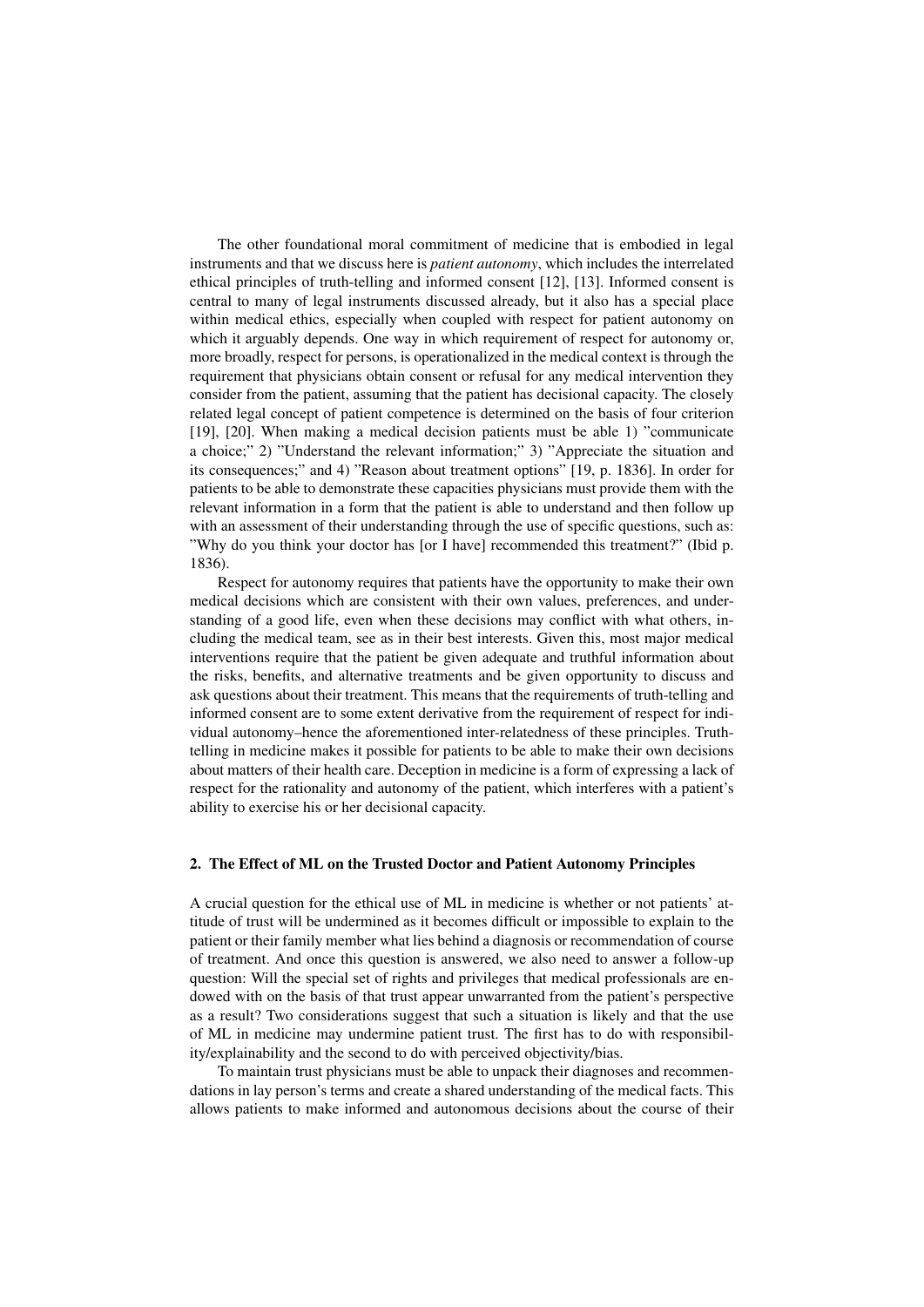care. Simultaneously, it is during this process that patient and physician take shared responsibility for the course of care [21]. In order for trust to be maintained physicians must be able to explain the role that ML-models or algorithms played in the diagnosis or recommendation. They must also communicate and be justified in communicating that the doctor is ultimately responsible for a patient's evaluation or care, despite the role of a black-box algorithm. If this is not possible, in time the trust that governs the doctorpatient relationship will be undermined and the expectations that patients have of their doctors will be changed. There is now significant evidence that trust is indeed undermined by computer systems in the medical context, if such explanations are not provided [22]. ML-models will similarly be unable aid patients in a way that keeps them informed in the ethically significant sense.

Second, physicians are expected to treat their patients with nonjudgmental regard and in a manner free from personal bias [23]. This is not easily accomplished by physicians and there is significant evidence that they fail to live up to this obligation when treating, for example, patients with eating disorders [24] or patients who are obese [25]. Although physicians are imperfect in setting aside biases and personal preferences when delivering care, they are bound by a moral duty to strive to do so. If physicians fail to prevent their biases from impacting their perceptions and treatment of their patients, the expanded use of diagnostic and treatment recommending technology seems like an appealing way to ameliorate this problem. Machines are, after all, objective, their results free from interpretation and associated human frailties, one might think.

This sort of techno-optimism is potentially problematic because, somewhat famously now, ML algorithms can themselves become biased in a variety of ways [26]– [28]. We already now know cases of ML algorithms in healthcare that turned out to be biased [29]–[31]. From the perspective of clinical justice this is a problem in and of itself that is likely to compound preexisting physician biases, rather than counteract them. As the existence of bias in ML-aided healthcare becomes widely known there is a further risk that patient trust in its recommendations will also be undermined. This presents a troubling dilemma for the project of maintaining the trusted doctor standards. To disclose to patients the extent to which ML-aided healthcare is subject to bias undermines trust in the system as a whole, but to fail to disclose these limitations may violate the obligations of truth telling and robust informed consent.

The legal consequences of undermining *the trusted doctor* standard must be carefully considered and this is outside the scope of the present article. Regarless, we can here at least focus on the legal basis for the final word in diagnosis and treatment recommendations, which lies with medical professionals precisely because of the privileged epistemic and moral position that they have within that domain. When the epistemic and moral bases for that position are undermined, we can expect the legal basis to be similarly undermined in time. Someone that does not or cannot fulfill an obligation to do something, eventually is relieved of that obligation, all things being equal. This in turn would pose a fundamental challenge to medical moral responsibility and to the way that the legal system deals with malpractice, patient death, and liability in cases of disagreement among medical professionals. In all of these cases, the medical professional's authority and protection under law will be diminished or disappear altogether, as a result of the diminishing of the expectations on their performing their duty to explain things to patients. The remaining question would be then to assign responsibility to someone when things go awry.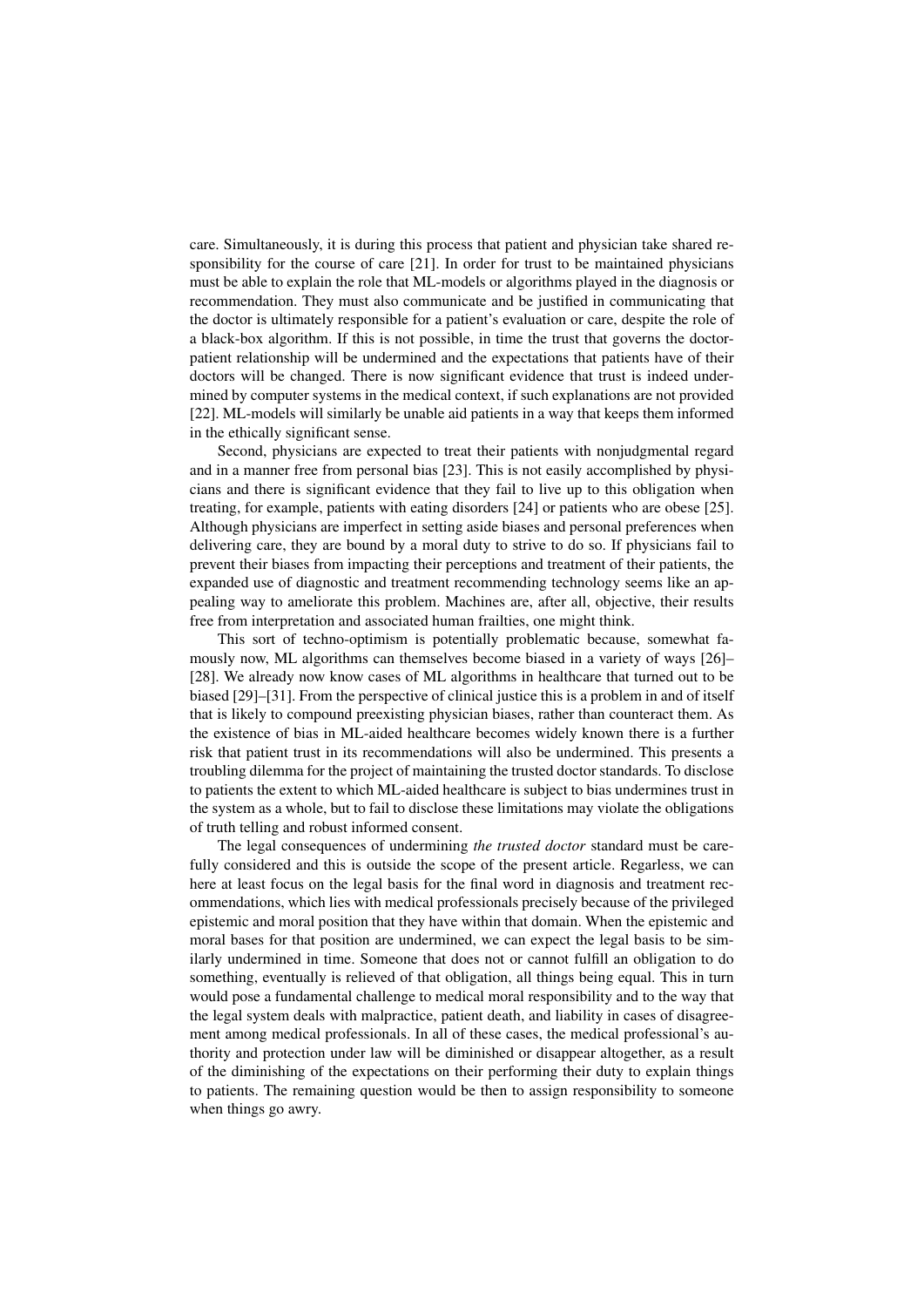It is worthwhile noting here that there are related discussions of the ways in which the introduction of ML into new spheres of human activity (e.g. self driving cars, surgical robots, or automated loan eligibility assessment) impacts responsibility attribution [32]– [35]. Troubles with assigning responsibility in a world full of automation and ML is not unique to healthcare. In those other domains the question of who to blame when things go awry is far from being solved. We can also expect medical professionals to be put in an uncomfortable position to have to justify their diagnoses or treatment decisions in cases where they themselves cannot state reasons or explain the performance of an ML algorithm. At best, medical professionals will have to offer *post hoc* rationalizations that the performance of the ML model is in line with what they would have decided independently as an appropriate course of action themselves.

Similarly to the requirement of *the trusted doctor*, it is difficult to fulfill the *patient autonomy* requirement, if the answers to questions about treatment or diagnosis are in principle difficult or altogether impossible to give. To see this consider a medical professional that answers questions about the risks and benefits of treatment with only predictions of success or failure, rather than with reasons why these predictions are as low or high as they are. A patient that asks for such reasons and does not get answers will not be in a position to have informed consent to the treatment. Similarly, a medical professional that fails to answer questions about alternative treatments would be failing to respect patient autonomy. That choice is effectively not given to the patient. Finally, a medical professional that cannot or will not discuss possible manners of treatment, but merely provides a recommendation, will be violating the requirement of truth-telling. An opaque ML-aided algorithm that recommends or diagnoses in healthcare will be just like that medical professional, unable to provide answers to questions about risks and benefits, reasons for predictions, or alternative treatments. This situation threatens respect for patient autonomy by effectively removing a patient's decisional capacity from the calculus that determines courses of treatment and care.

Removing patient decisions from that calculus can be legally significant. In Canada, for example, doctors are legally required to answer all questions posed by patients, including about benefits, risks, and treatment alternatives. Similar laws can be found in the European Union and the United States. It is simply not clear how these legal requirements of informed consent doctrines can be met in good faith when ML-aided healthcare interventions or diagnoses are involved. Medical professionals cannot be expected to understand the operation of an ML-model when they are in principle opaque, even to the computer scientists that may be 'teaching' them to recognize patterns. Again, at best, medical professionals can offer *post hoc* rationalizations of the operation of the ML-model, assuming that it is doing what they would do, but without ever knowing that it actually does so.

The legal consequences of undermining patient autonomy, as with the trusted doctor standard, are likely to be profound. The professional and legal obligations that doctors have with respect to patients will likely come under pressure. In a legal context, a doctor's answer to a patient's question that cites the opaqueness of an ML model may be in violation of the requirements of informed consent, effectively putting in question a diagnosis that is responsible for a possible later mistake or simply by ignoring what a patient may find particularly important in their medical situation. Again, an answer that simply assumes that the ML model is doing what a doctor would do is a misrepresentation that may itself be in violation of the legal standard for evidence. Evidence that, say, a doctor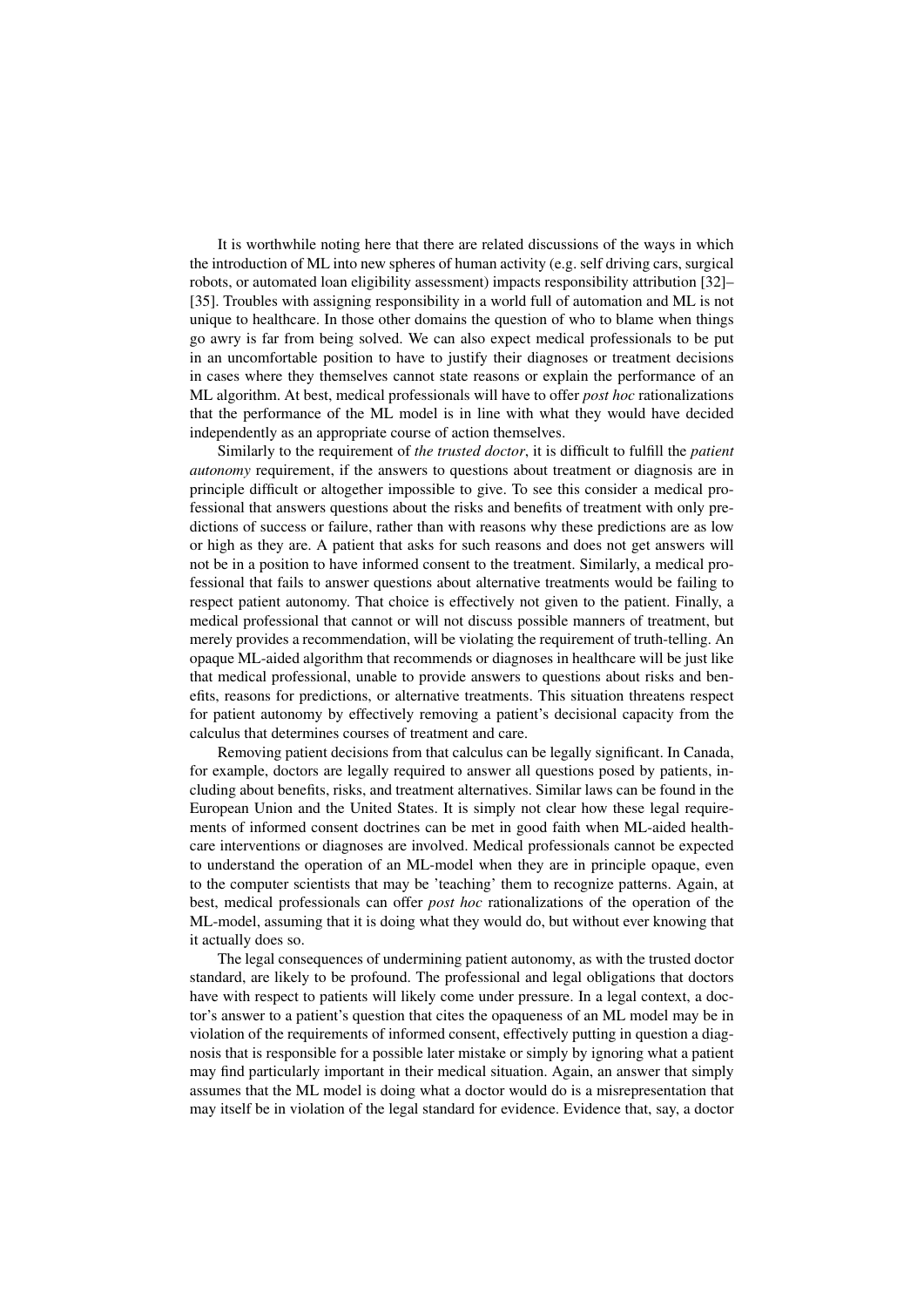provided informed consent in a way 'I-know-not-how' is setting the bar for admissibility extremely low.

To sum up, the two foundational principles of medical ethics, *the trusted doctor* and *patient autonomy*, are undermined by the opaqueness of ML-aided medicine. If these principles are undermined, then we can expect significant downstream conflicts with international and nation-specific legal standards that govern the the medical profession. In particular, the legal basis for informed consent, liability, and standard of malpractice will be out of sync with the reality of day-to-day doctor-patient interactions. Physicians will not be in a position to live up to the standards of the trusted doctor standard that is required of them to secure authority in diagnosis and consent. Furthermore, patients will have their autonomy challenged by physicians that are either unable to tell them the actual basis for diagnoses or treatment recommendations or will outright misinform them about that basis. The remaining question is how to deal with these consequences, especially since ML-aided medicine is already here.

### 3. Three Ways Forward for Machine Learning in Healthcare

Using ML in a medical setting is bound to have a positive effect in a number of areas, including effectiveness of diagnostics, decreases in cost, and better resource management. These positives are in danger of being outweighed by the negative consequences that arise from the nature of ML technology and the downstream effects of its widespread use. Among these is the already mentioned lack of transparency inherent in ML models, but also the use of massive amounts of private data to 'teach' ML models, and finally the possible introduction of biases into the predictions that ML models make. Here we discuss three ways of resolving problems caused by the lack of transparency, without addressing these other potential problems: (1) saliency methods, (2) limiting the role of ML to specific domains of healthcare where its lack of explainability does not undermine ethical foundations or legal norms, or (3) changing the reasonable patient and reasonable physician standards. This list is not meant to be exhaustive.

1) Saliency methods analyze a ML model that has already 'learned' to recognize patterns in an image by piecemeal subtracting parts of an image until the part most relevant to the classification and/or prediction is found. This process can be repeated to obtain a ranking of parts of an image that can then comprise something very close to an explanation as to why the image was classified in the way that it was. At that point, medical professionals can also provide something like reasons to the diagnosis that are based on the ranking, if asked to do so by the patient. Saliency methods for generating explainable ML models may work whenever images are involved. This is by no means exhaustive of the possible ways in which ML diagnostics can be made explainable, but is the one that most obviously connects to healthcare diagnostics that use images.

There are two problems with the saliency approach. First, it is not generalizable to all areas of healthcare and specifically to those that do not rely on images. Cardiograms, X-rays, MRIs, or just photographs may all be essential for diagnosis, but they are not always relevant to the recommendations that a medical professional ultimately makes with respect to treatment or care. There are also a variety of diagnostics that do not rely on imagining. Second, saliency has recently come under pressure as a method of explaining the performance of ML [36]. It turns out that that two distinct ML models may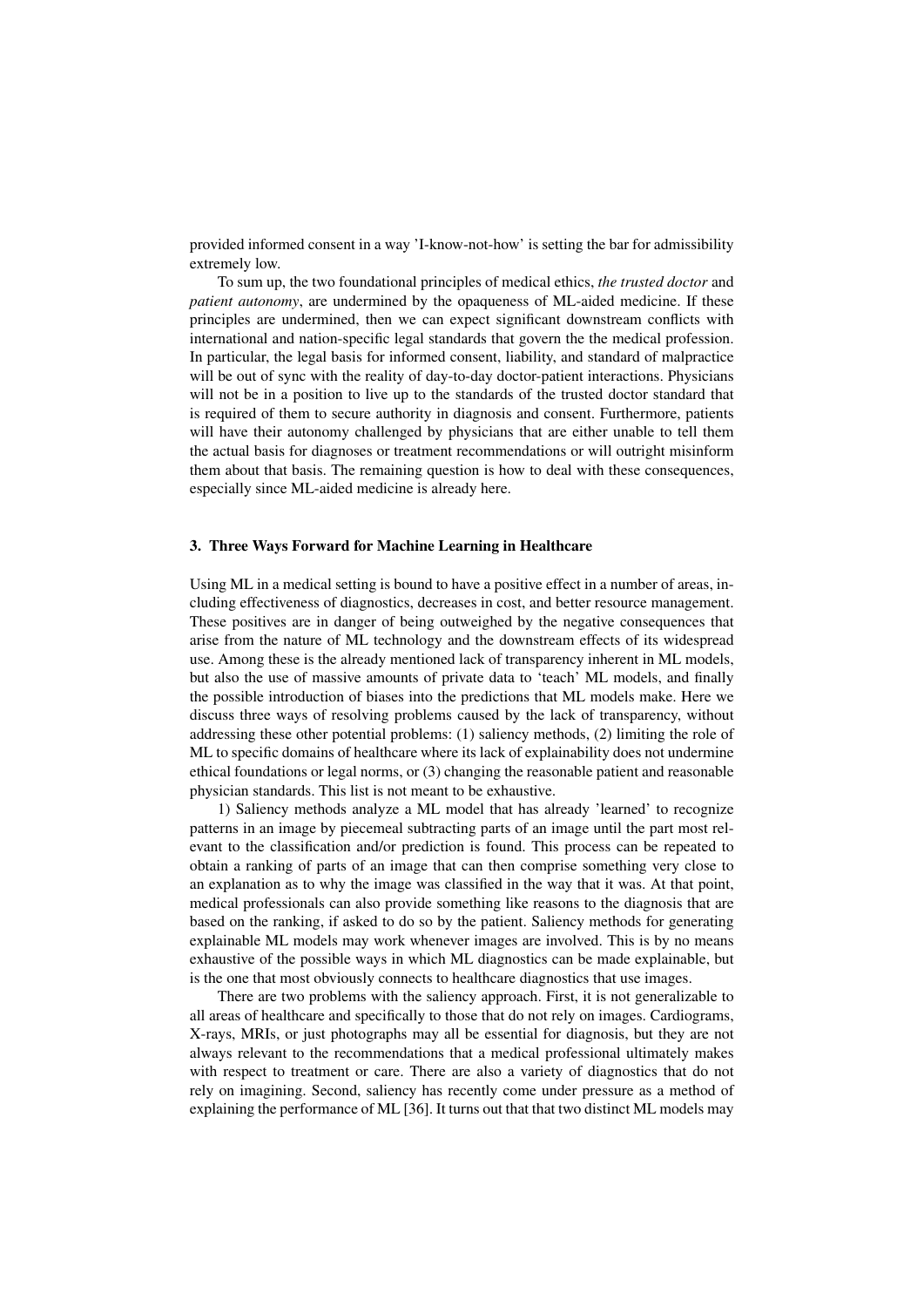perform identically under the same conditions, which would likely generate disparate explanations via saliency for the same performance. What this means, is that explanations via saliency can be a dime a dozen, depending on the model that happens to be used– not something that a patient or doctor are likely to accept as an accaptable standard of explainability.

(2) The most drastic option and perhaps also the easiest way to deal with the problems of ML in context of healthcare is to advocate for strict legal regulations both at a national level and internationally. In cases where the use of ML may directly undermine the doctor-patient relationship or undermine legal standards for informed consent, it should not be used, full stop. One good example of a context where such a limitation may be particularly important is in diagnostic algorithms that take disparate data about a large number of people and construct a model that can predict the presence of early stages of a chronic degenerative disease, such as Alzheimer's Disease or multiple sclerosis. While undoubtedly such a tool could be useful in a non-clinical setting to nudge people to seek physician-assisted diagnosis, it should under no circumstances be used instead of such a diagnosis or in conjunction with it. Doing so opens up a slew of moral and legal difficulties, not limited to those outlined in the two sections above. The main problem of the regulative approach is that enforcement of laws that regulate ML-aided medicine is likely to be extremely difficult internationally, especially in an era of medical tourism.

3) The third option is to reassess and change the reasonable patient and reasonable doctor standards in such a way that the idealization that are based on them are sensitive to the advent of ML-aided medicine. We cannot offer speculations about what these changes could entail–this is work for legal scholars working within specific legal contexts. However, this article sketches what we hope are useful guidelines and framing conditions that such speculations could follow. First, the reasonable doctor cannot be expected to explain the actual basis of an ML-aided advice and a reasonable patient cannot expect to receive such information from their physician. Second, attempts by physicians to justify ML-based advice or diagnoses on the basis of what they assume they would have done themselves are dangerous and should be avoided. Thirdly, patients and physicians should be vigilant about the potential biases that are at the heart of the diagnoses and advice provided by ML-aided medicine. Any reasonable idealization that takes into account the trusted doctor standard and patient autonomy should have room for flagging potential hidden biases that drive ML-aided medicine, in lieu of evidence to the contrary.

## 4. Acknowledgement

This paper was partially financed by the Polish National Science Centre (NCN) SONATA 9 Grant, PSP: K/PBD/000139 under decision UMO-2015/17/D/HS1/01705.

#### References

[1] D. Bzdok, N. Altman, and M. Krzywinski, "Statistics versus machine learning," *Nature Methods*, 2018, ISSN: 1548-7091. DOI: 10.1038/nmeth.4642.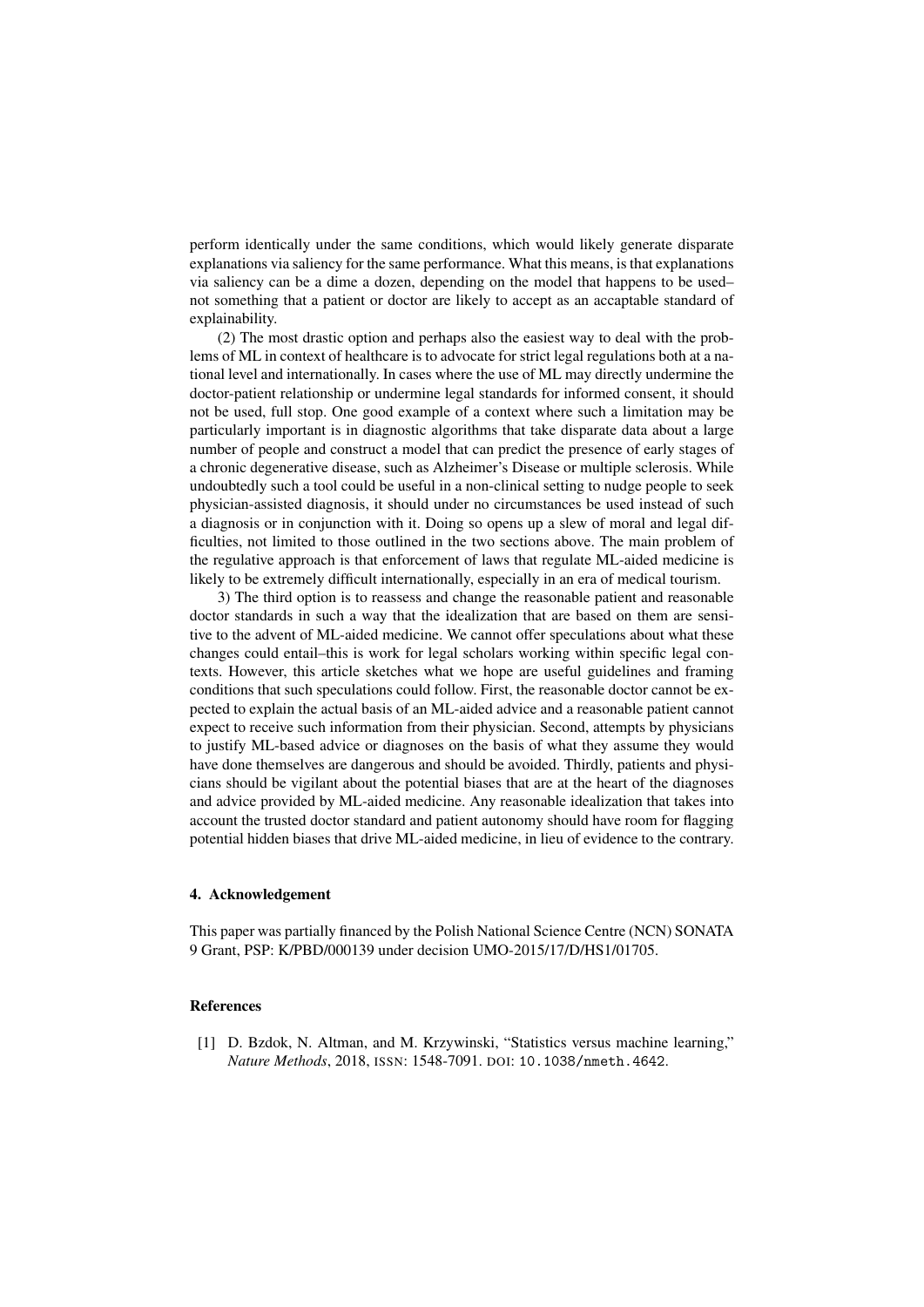- [2] M. A. Ahmad, A. Teredesai, and C. Eckert, "Interpretable machine learning in healthcare," in *Proceedings - 2018 IEEE International Conference on Healthcare Informatics, ICHI 2018*, 2018, ISBN: 9781538653777. DOI: 10 . 1109 / ICHI . 2018.00095.
- [3] L. H. Gilpin, D. Bau, B. Z. Yuan, A. Bajwa, M. Specter, and L. Kagal, "Explaining Explanations: An Approach to Evaluating Interpretability of Machine Learning," *arXiv:1806.00069*, 2018, ISSN: 00224936. DOI: arXiv:1806.00069v2.
- [4] D. J. Mazur, "What should patients be told prior to a medical procedure? Ethical and legal perspectives on medical informed consent," *The American Journal of Medicine*, 1986, ISSN: 00029343. DOI: 10.1016/0002-9343(86)90405-5.
- [5] B. Murray, "Informed consent: what must a physician disclose to a patient?" *AMA Journal of Ethics*, vol. 14, no. 7, pp. 563–566, 2012.
- [6] A.-E. Ciortea, "What Medical Risks Should Physicians Disclose to their Patients? Towards a Better Standard in American and French Medical Malpractice Law," *Journal of Civil Law Studies*, vol. 10, no. 1, p. 9, 2018.
- [7] R. R. Faden, C. Lewis, C. Becker, A. I. Faden, and J. Freeman, "Disclosure standards and informed consent," *Journal of health politics, policy and law*, vol. 6, no. 2, pp. 255–284, 1981.
- [8] J. Greenblum and R. Hubbard, "The common rule's 'reasonable person' standard for informed consent," *Bioethics*, 2019, ISSN: 14678519. DOI: 10.1111/bioe. 12544.
- [9] D. Oken, "What to tell cancer patients: a study of medical attitudes," *Jama*, vol. 175, no. 13, pp. 1120–1128, 1961.
- [10] R. Rhodes, *Understanding the trusted doctor and constructing a theory of bioethics*, 2001. DOI: 10.1023/A:1014430208720.
- [11] P. Illingworth, "Trust: The Scarcest of Medical Resources," *The Journal of Medicine and Philosophy*, 2002, ISSN: 0360-5310. DOI: 10.1076/jmep.27.1. 31.2969.
- [12] R. R. Faden and T. L. Beauchamp, *A history and theory of informed consent*. Oxford University Press, 1986.
- [13] T. L. Beauchamp and J. F. Childless, "Principles of Biomedical Ethics," *International Clinical Psychopharmacology*, 1991, ISSN: 0268-1315. DOI: 10 . 1097 / 00004850-199100620-00013.
- [14] R. Rhodes, "Clinical justice guiding medical allocations," *The American Journal of Bioethics*, vol. 4, no. 3, pp. 116–119, 2004.
- [15] P. J. Nickel, "Ethics in e-trust and e-trustworthiness: the case of direct computerpatient interfaces," *Ethics and information technology*, vol. 13, no. 4, pp. 355–363, 2011.
- [16] A. C. Kao, D. C. Green, N. A. Davis, J. P. Koplan, and P. D. Cleary, "Patients' trust in their physicians: Effects of choice, continuity, and payment method," *Journal of General Internal Medicine*, 1998, ISSN: 08848734. DOI: 10.1046/j.1525- 1497.1998.00204.x.
- [17] P. Nickel and L. Frank, "Trust in Medicine," in *The Routledge Handbook of Trust and Philosophy*, Routledge, 2020.
- [18] M. Promberger and J. Baron, "Do patients trust computers?" *Journal of Behavioral Decision Making*, 2006, ISSN: 10990771. DOI: 10.1002/bdm.542.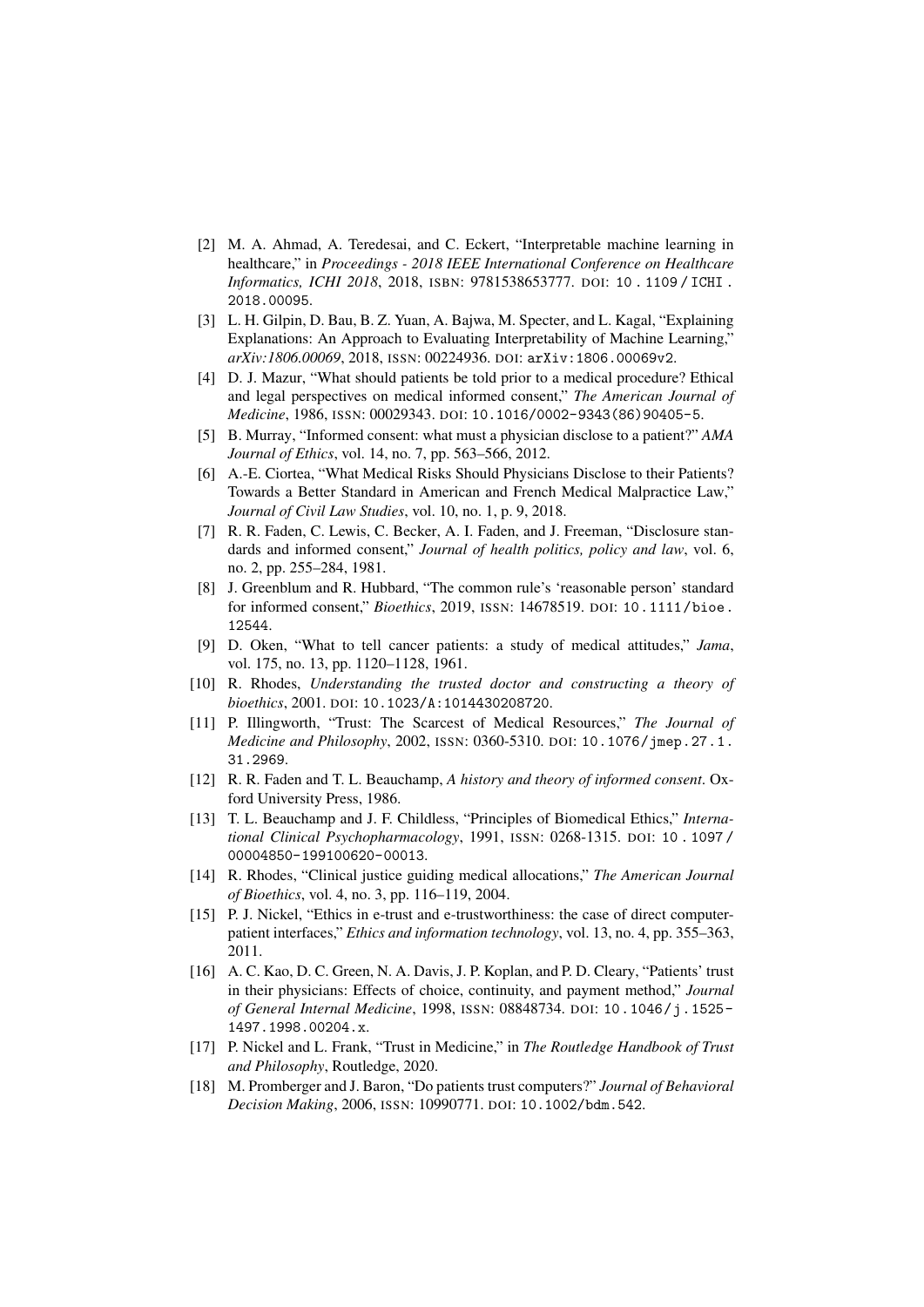- [19] P. S. Appelbaum, *Assessment of patients' competence to consent to treatment*, 2007. DOI: 10.1056/NEJMcp074045.
- [20] T. Grisso, A. Grisso, and P. S. Appelbaum, *Assessing competence to consent to treatment: A guide for physicians and other health professionals*. Oxford University Press, USA, 1998.
- [21] A. Edwards and G. Elwyn, *Shared decision-making in health care: Achieving evidence-based patient choice*. Oxford University Press, 2009.
- [22] T. Wangmo, M. Lipps, R. W. Kressig, and M. Ienca, "Ethical concerns with the use of intelligent assistive technology: findings from a qualitative study with professional stakeholders," *BMC Medical Ethics*, vol. 20, no. 1, p. 98, 2019, ISSN: 1472-6939. DOI: 10.1186/s12910-019-0437-z. [Online]. Available: https: //doi.org/10.1186/s12910-019-0437-z.
- [23] R. Rhodes *et al.*, "The professional responsibilities of medicine," *The Blackwell guide to medical ethics. Oxford: Blackwell*, pp. 71–87, 2007.
- [24] J. Fleming and G. I. Szmukler, "Attitudes of medical professionals towards patients with eating disorders," *Australasian Psychiatry*, 1992, ISSN: 10398562. DOI: 10.3109/00048679209072067.
- [25] H. J. Wiese, J. F. Wilson, R. A. Jones, and M. Neises, "Obesity stigma reduction in medical students," *International Journal of Obesity*, 1992, ISSN: 03070565.
- [26] M. Garcia, "Racist in the machine: The disturbing implications of algorithmic bias," *World Policy Journal*, 2016, ISSN: 19360924. DOI: 10.1215/07402775- 3813015.
- [27] C. O'neil, *Weapons of math destruction: How big data increases inequality and threatens democracy*. Broadway Books, 2016.
- [28] O. Osoba and W. Welser, *An Intelligence in Our Image: The Risks of Bias and Errors in Artificial Intelligence*. 2017. DOI: 10.7249/rr1744.
- [29] M. A. Gianfrancesco, S. Tamang, J. Yazdany, and G. Schmajuk, *Potential Biases in Machine Learning Algorithms Using Electronic Health Record Data*, 2018. DOI: 10.1001/jamainternmed.2018.3763.
- [30] D. S. Char, N. H. Shah, and D. Magnus, *Implementing machine learning in health care ' addressing ethical challenges*, 2018. DOI: 10.1056/NEJMp1714229.
- [31] A. Yapo and J. Weiss, "Ethical Implications of Bias in Machine Learning," in *Proceedings of the 51st Hawaii International Conference on System Sciences*, 2018. DOI: 10.24251/hicss.2018.668.
- [32] D. J. Gunkel, "Mind the gap: responsible robotics and the problem of responsibility," *Ethics and Information Technology*, pp. 1–14, 2017.
- [33] R. de Jong, "The Retribution-Gap and Responsibility-Loci Related to Robots and Automated Technologies: A Reply to Nyholm," *Science and Engineering Ethics*, 2019, ISSN: 14715546. DOI: 10.1007/s11948-019-00120-4.
- [34] S. Köhler, N. Roughley, and H. Sauer, "Technologically blurred accountability?: Technology, responsibility gaps and the robustness of our everyday conceptual scheme," in *Moral Agency and the Politics of Responsibility*, Routledge, 2017, pp. 51–68.
- [35] S. Nyholm, "Attributing Agency to Automated Systems: Reflections on Human–Robot Collaborations and Responsibility-Loci," *Science and Engineering Ethics*, 2018, ISSN: 14715546. DOI: 10.1007/s11948-017-9943-x.